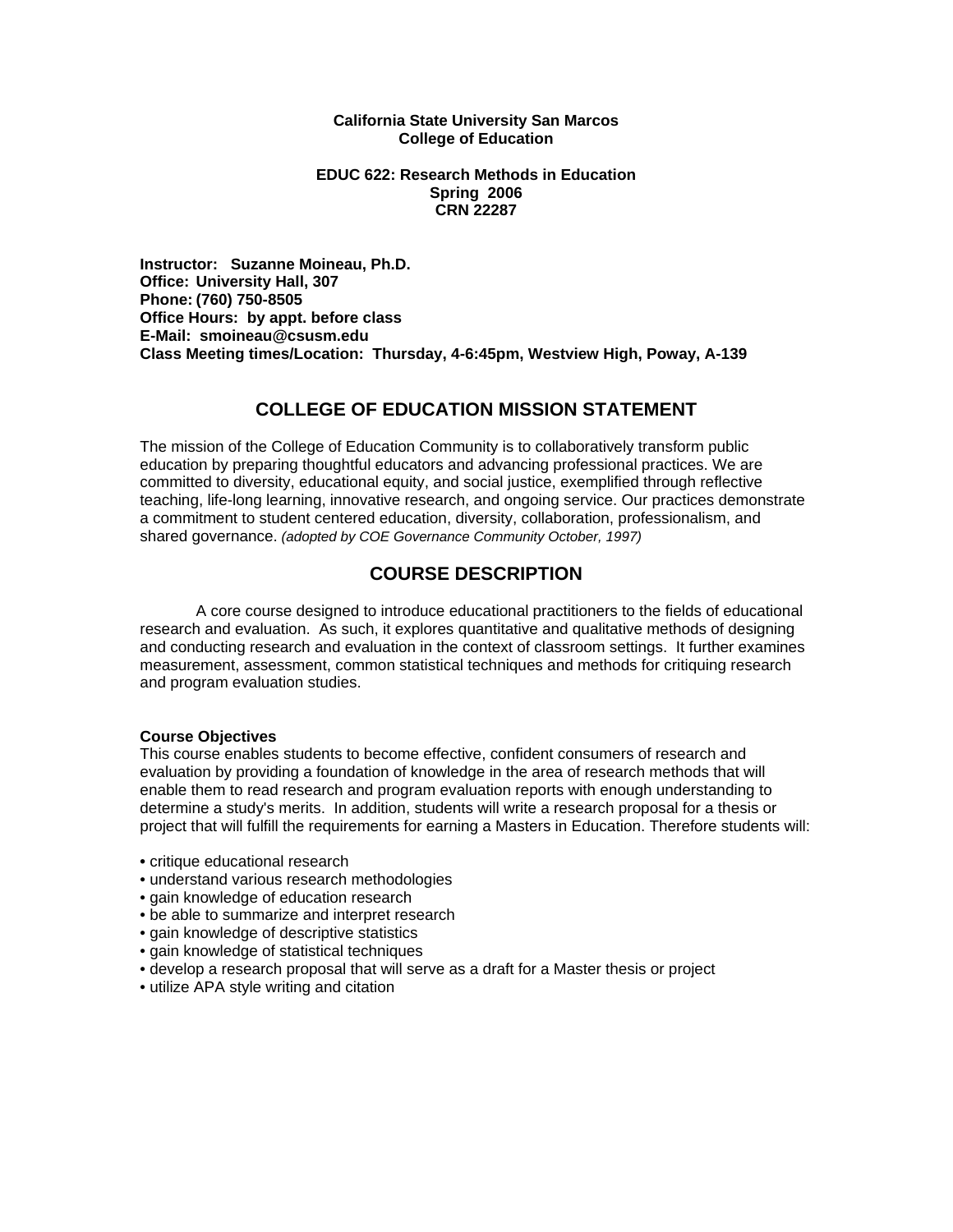## **GENERAL CONSIDERATIONS**

**Writing:** In keeping with the All-University Writing Requirement, all 3 unit courses must have a writing component of at least 2,500 words (approximately 10 pages) which can be administered in a variety of ways.

*Appeals:* Every student has the right to appeal grades, or appeal for redress of grievances incurred in the context of any course. Disputes may be resolved informally with the professor, or through the formal appeal process. For the latter, consult Dr. P. Kelly, Associate Dean.

**Ability**: Every student has the right to equitable educational consideration and appropriate accommodation. Students having differing ability (mobility, sight, hearing, documented learning challenges, first language/English as a second language) are requested to contact the professor at the earliest opportunity. Every effort will be made to accommodate special needs. Students are reminded of the availability of Disabled Student Services, the Writing Center, technology assistance in the computer labs, and other student support services available as part of reasonable accommodation for special needs students.

*Students with Disabilities Requiring Reasonable Accommodations.* Students are approved for services through the Disabled Student Services Office (DSS). This office is located in Craven Hall 5205, and can be contacted by phone at (760) 750-4905, or TTY (760) 750-4909. Students authorized by DSS to receive reasonable accommodations should meet with their instructor during office hours or, in order to ensure confidentiality, in a more private setting.

## **CSUSM ACADEMIC HONESTY POLICY**

"Students will be expected to adhere to standards of academic honesty and integrity, as outlined in the Student Academic Honesty Policy. All written work and oral assignments must be original work. All ideas/materials that are borrowed from other sources must have appropriate references to the original sources. Any quoted material should give credit to the source and be punctuated with quotation marks.

Students are responsible for honest completion of their work including examinations. There will be no tolerance for infractions. If you believe there has been an infraction by someone in the class, please bring it to the instructor's attention. The instructor reserves the right to discipline any student for academic dishonesty in accordance with the general rules and regulations of the university. Disciplinary action may include the lowering of grades and/or the assignment of a failing grade for an exam, assignment, or the class as a whole."

# **COLLEGE ATTENDANCE POLICY**

Due to the dynamic and interactive nature of courses in the College of Education, all students are expected to attend all classes and participate actively. At a minimum, students must attend more than 80% of class time, or s/he **may not receive a passing grade** for the course at the discretion of the instructor. Individual instructors may adopt more stringent attendance requirements. (Additionally, six points will be subtracted for every day of absence.) Should the student have extenuating circumstances, s/he should contact the instructor as soon as possible. (Adopted by the COE Governance Community on 12/19/97)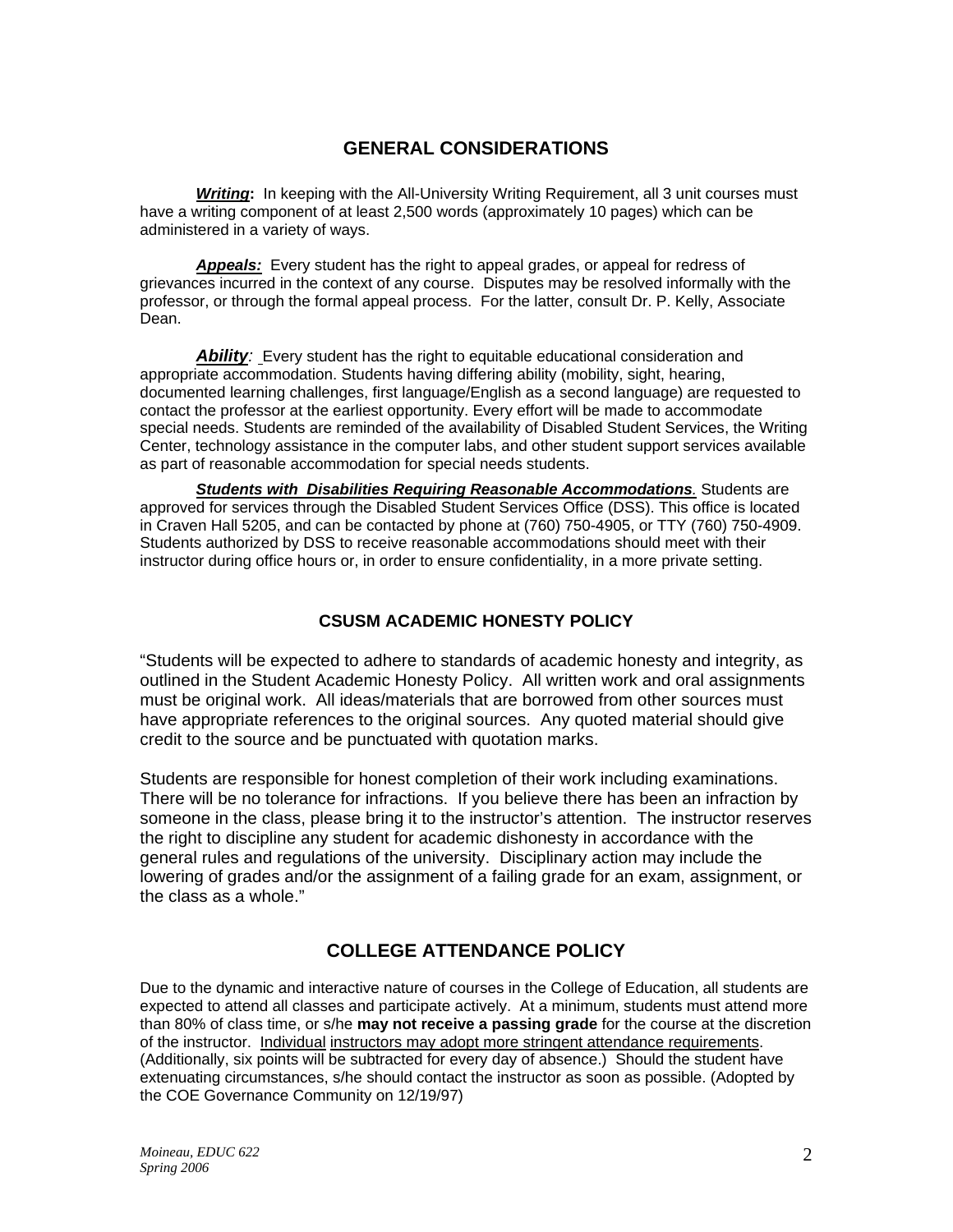### **ATTENDANCE AND PARTICIPATION**

The course deals with complex material processed in a variety of ways. Structured interactions, group processes, oral presentations, guided discussion of readings, and selfdisclosure exercises are the norm. **Students are expected to have read assigned materials by the date indicated in the syllabus, and should be prepared to discuss readings individually or in variously structured groups.** The degree of your engagement in these processes forms the basis for points assigned. Due to the fast paced and highly interactive nature of the course, regular attendance and full participation are expected: teaching and learning is difficult (if not impossible) if one is not present for and engaged in the process. Therefore, the above College Attendance Policy is amplified as follows: 1. Missing more than 2 class meetings will result in the reduction of one letter grade. 2. Arriving late or leaving early on more than two occasions will result in the reduction of one letter grade. 3. Illness and emergency circumstances will be considered/negotiated on a case-by-case basis. These measures should not be considered punitive, as students are expected to establish appropriate personal, academic and career-ladder priorities. Therefore these measures should be viewed as taking appropriate individual responsibility for one's own learning in a democratic, collaborative and reciprocallearning environment.

### **GRADING STANDARDS**

### *Grading Scale:*

 $A = 90 - 100$  points  $B = 80 - 89$  points  $C = 70 - 79$  points  $D = 60 - 69$  points

*Submission Schedule:* Work submitted late, but within one week of the due date will be reduced by one letter grade. Work received over one week late receives no credit.

*Grading Emphasis*: Each written assignment will be graded approximately 80% on content (detail, logic, synthesis of information, depth of analysis, etc.), and 20% on mechanics (grammar, syntax, spelling, format, uniformity of citation, etc.). All citations, where appropriate, will use APA format. Consult Library Services for the *Manual of Citation of the American Psychological Association,* or <www.apastyle.org/index.html>

### **REQUIRED TEXTS/READINGS**

Gay, L. R., Mills, G. E., & Airasia, P. (2006). *Educational Research: Competencies for Analysis and Applications.* Columbus, Ohio: Pearson/Merrill Prentice Hall. (Eighth Edition).

Other research articles as assigned.

### **OPTIONAL TEXT**

American Psychological Association*. Publication Manual of the American Psychological Association, 5th edition*. Washington, DC: APA.

**NOTE:** Assigned texts and readings **MUST** be brought to **ALL** class sessions.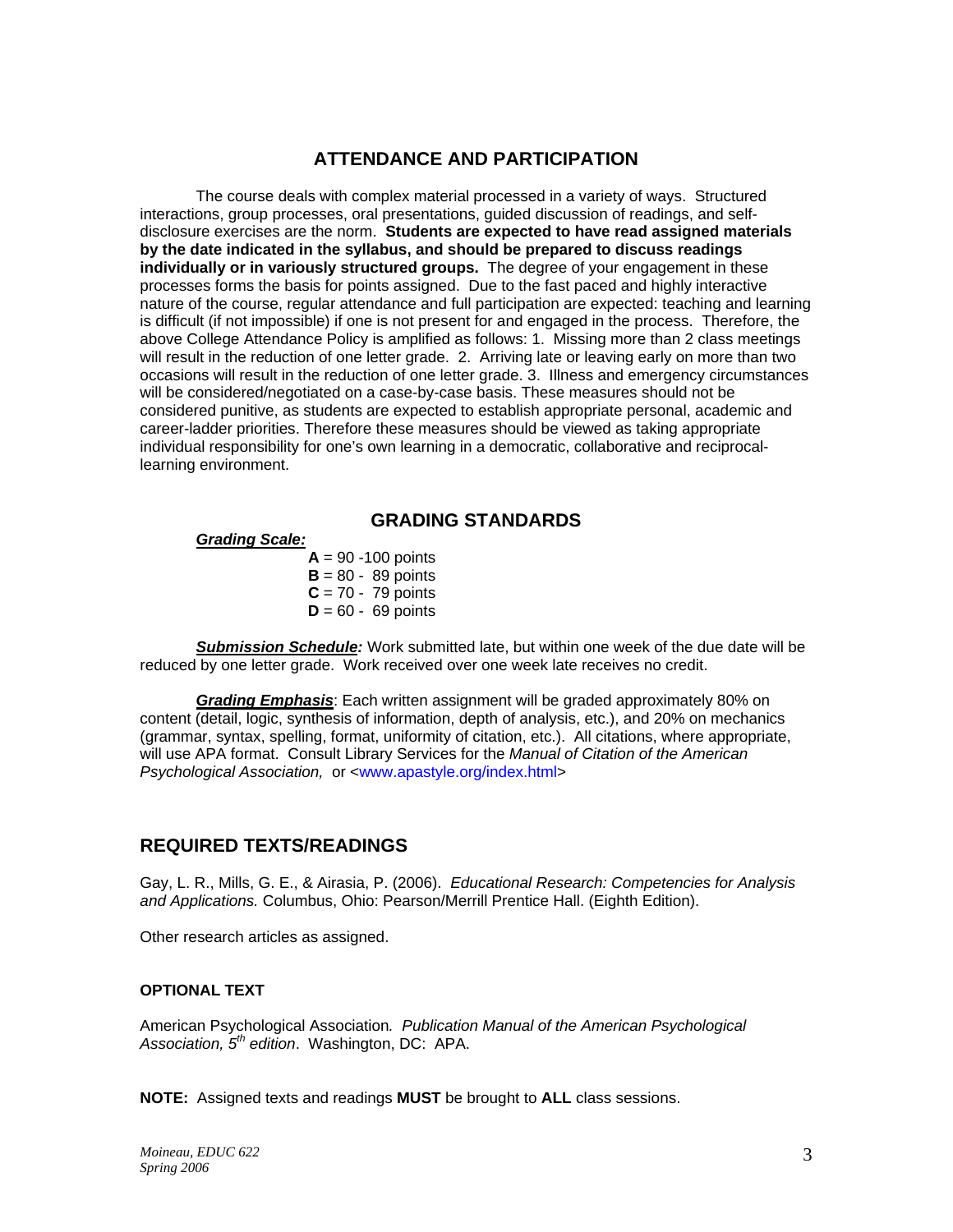### **COURSE REQUIREMENTS**

#### **Assignments:**

 All assignments are due on the dates indicated. Assignments must be typewritten/word processed, double-spaced and with standard margins. It is expected that all assignments will reflect university-level composition and exposition. Use of electronic spelling and grammar checking is encouraged. Students who are not doing a traditional thesis must discuss possible alternatives with the instructor as soon as possible.

| 1. Attendance and Participation    | 20 points |
|------------------------------------|-----------|
| 2. Journal Article Review/Critique | 5 points  |
| 3. Literature Search               | 10 points |
| 4. Literature Review               | 15 points |
| 5. "Statement of the Problem"      | 15 points |
| 6. Research Proposal               | 25 points |
| 7. Presentation of Proposal        | 10 points |

1. Attendance and Participation. (20 points)

As graduate students, you are expected to take an active role in class and class activities. The quality of this course rests on the quality of YOUR participation. Toward this end, you are expected to attend every class and participate fully in activities. The majority of the points (15 points) for participation will come from a group design, development and presentation of one Core component (a chapter or two) of the Methodological material to be covered in the course. You will be responsible for presenting the material in a dynamic, interactive and exciting way – creating a group activity of choice that will facilitate learning of the material for the class. Your final grade for this aspect of the course will be based on an average between 3 scores: 1) your own evaluation of your performance and efforts for the module; 2) your group member's evaluation of your performance; and 3) my evaluation of your performance based on: a) the presentation itself; b) your evaluation of your performance; and c) your partner's evaluation of your performance. Thus, you must submit a description (limited to one page) on your contributions to the module and any accompanying materials that you feel support your efforts and performance. You also need to submit an evaluation of your partner's performance (again, limited to one page), with specifics as to why you are assigning the points you are. The total points you should assign yourself and your partner are up to 15. **Due April 6th.** 

The last 5 points are for participation in class activities.

### 2. Journal Article Review/Critique (5 points)

Read, review and summarize one journal article, reporting on primary source research. Papers should be no more than two pages, 1 inch margins, 12 point font, Times New Roman. Include name of journal, author(s) and title of article. Include research problem, highlights of the literature review, elements of the research design/methodology and describe the findings of the research and why those findings are important to educators. Include three questions you have about the research. Observe APA guidelines. **Due February 2nd**

Submit a hard copy as well as a Word document as an attachment of your work. Be prepared to discuss the article and your critique in class on the  $9<sup>th</sup>$ .

Be prepared to discuss highlights of the article in class.

3. Literature Search (10 points)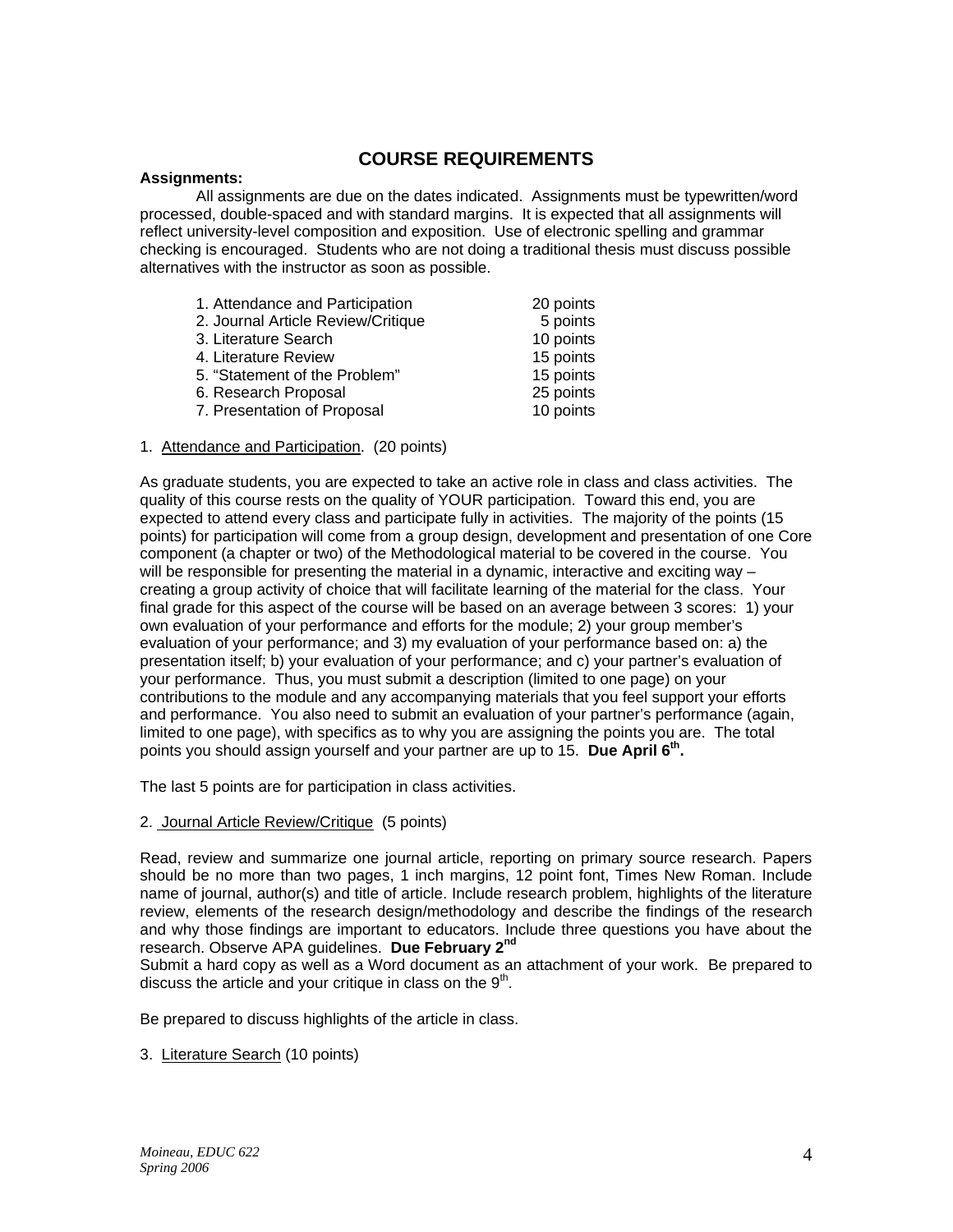Collect 20 abstracts on **a topic** of interest to you and turn in a summary of the abstracts. Papers should be no more than two pages, 1 inch margins, 12 point font, Times New Roman. Attach abstracts. **Due February 16th**

### 4. Literature Review (15 points)

Do a Lit Review on **a topic**, utilizing **primary sources** – Prepare a review of no more than 5 pages, 1 inch margins, 12 point font, Times New Roman Include a minimum of 10 sources from at least 7 different authors. Observe APA guidelines for this and all remaining assignments. Attach a reference page at the end of the review. This page can be the sixth page of your paper. **Due March 9th.** Submit a hard copy as well as a Word document as an attachment. Be prepared to discuss in class if time permits.

The purpose of the literature review is to put the research or project in context with what is already known. Review what is currently known (and not known) about the issue. Where is the field in terms of what is happening with the topic? Put your project/issue into a theoretical context. What theories/ principles are you basing your project on? What are your assumptions? The review of the literature puts the project in perspective and lets the reader know why the project is of significance. It also provides a *critical analysis* of the research.

### 5. "Statement of the Problem" (15 points)

Submit a 3-4 page document that outlines the research problem. You should maintain all formatting guidelines indicated above. **Due March 23rd.** Submit a hard copy as well as a Word document as an attachment. Be prepared to discuss in class if time permits.

Define the research question/problem or project focus. What issue is to be addressed? Why is this issue critical to the field of education? Explain what you hope to accomplish in your thesis/project. Articulate how this research will fill a need in education and who might benefit from this work. Definitions of terms must be very clear. Do not assume that your reader knows what you mean when you use educational jargon.

### 6. Research Proposal (25 points)

You will write the first three chapters of a thesis/project in APA format. This proposal should be considered a **draft** of your thesis/project to be written with the guidance of your thesis/project advisor. The paper should be approximately 10 pages in length. **Due April 27th. Submit both a hard copy and a Word document as an attachment. Ensure you cite your reference properly.** 

- a. Chapter 1: "Statement of the Problem" Assignment #5
- b. Chapter 2: Literature Review Assignment #4
- c. Chapter 3: Methodology  $-$  as part of this Assignment #6

The Methodology chapter describes the research or project design and data collection. How will the research/project be conducted? What must be done in order for you to accomplish your goals? In the introduction to this section, you must cite research that supports using the methodology you have selected and a clear rationale for using that methodology.

### **Thesis Proposal Outline**

**Title** 

Table of Contents

*Moineau, EDUC 622 Spring 2006*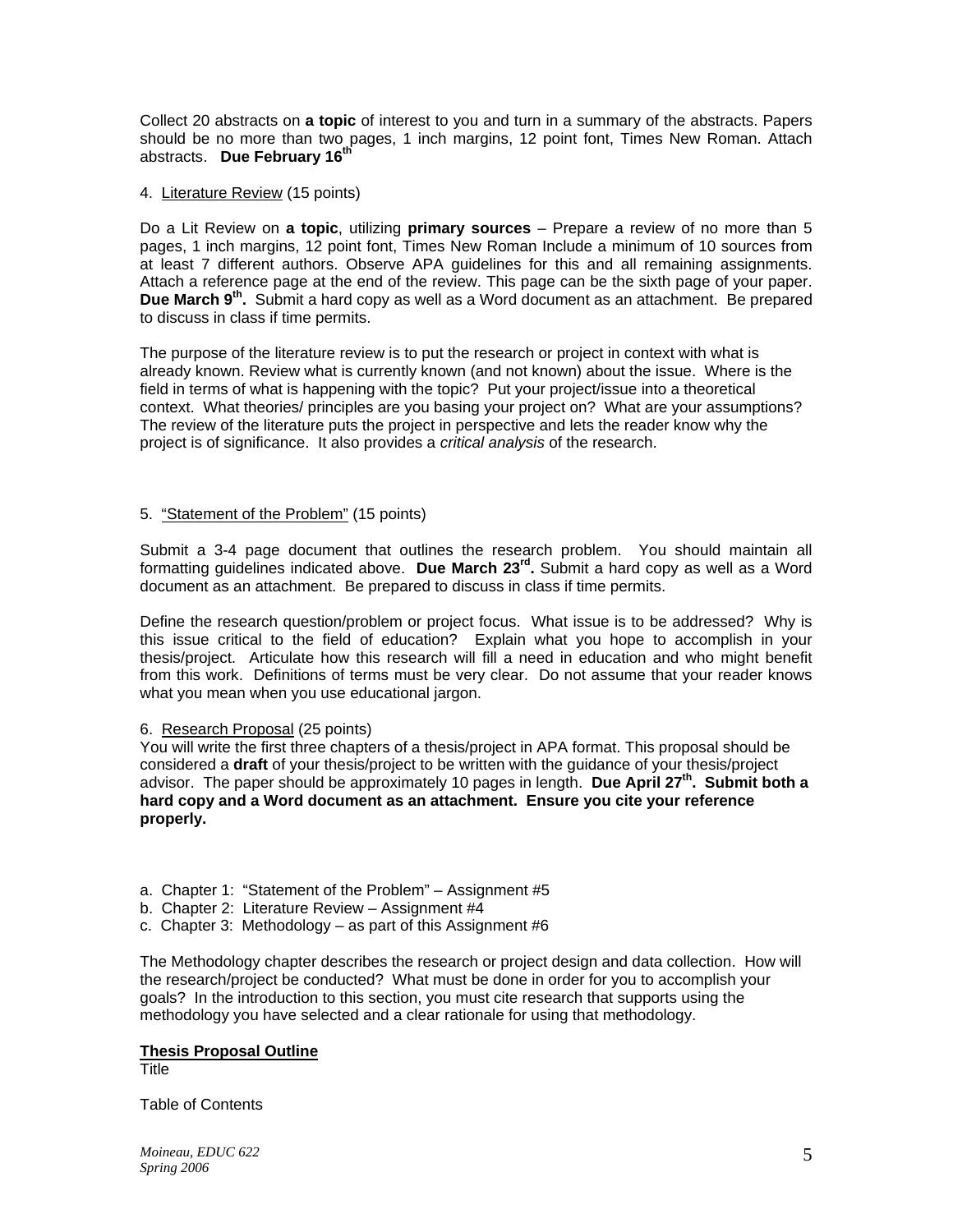Chapter 1 – Introduction to Study Statement of the problem Purpose of the study and rationale Research questions and hypotheses Significance of the study and applications **Limitations** Definitions of terms

Chapter II – Review of Literature Introduction Summary of literature review

Chapter III – Methodology Introduction Design **Subjects Materials**  Procedure Analysis

References

7. Presentation of Proposal (10 points)

Presentations will be made during the last 2 classes. You will be expected to give a 10-minute presentation of your research and articulate the action plan you will follow to complete your thesis. Please be prepared with an evaluation instrument or process that you give the audience for your presentation.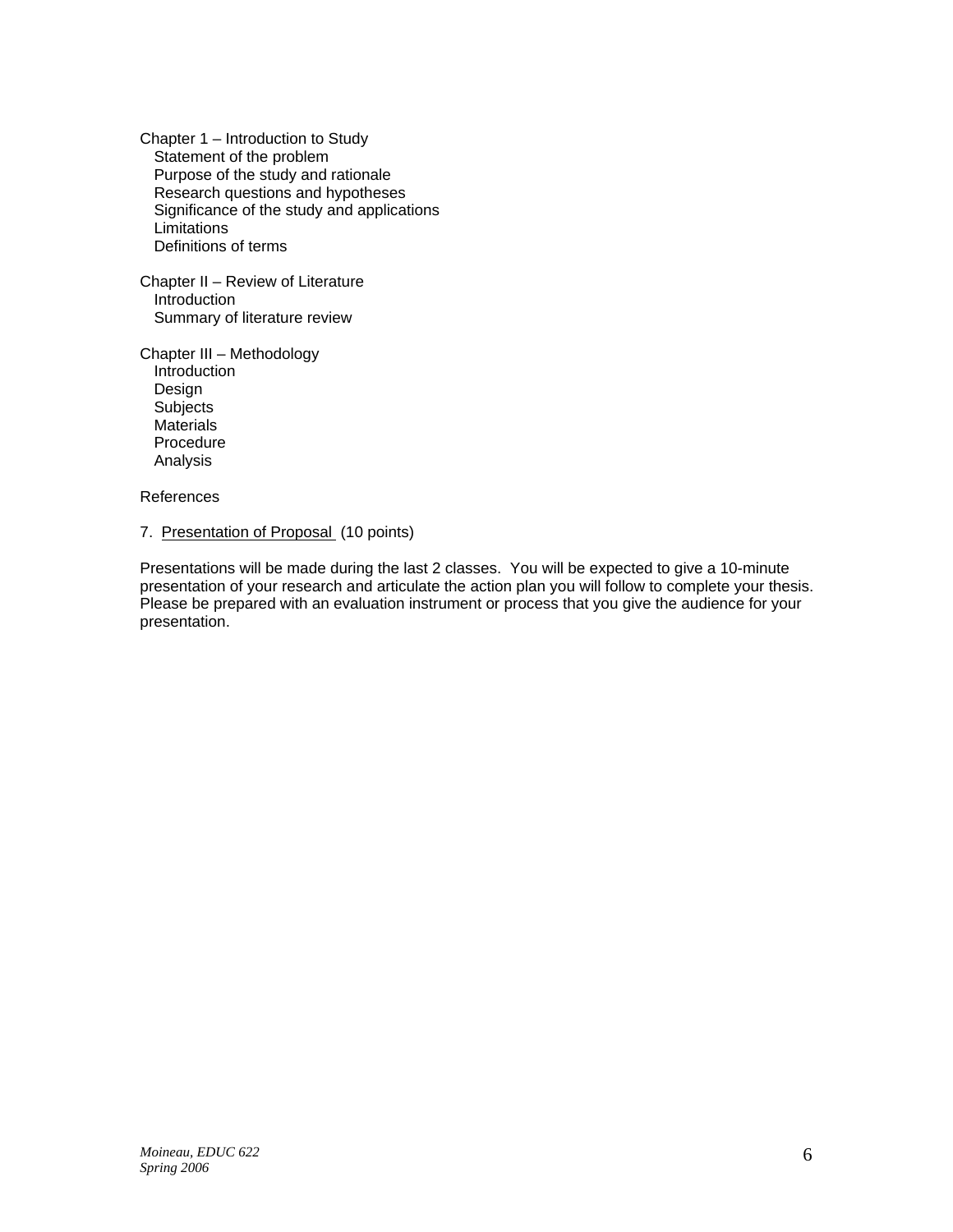## **TENTATIVE COURSE SCHEDULE**

*(This schedule is tentative subject to negotiated changes in response to class demands)* 

| <b>DATE</b>           | <b>TOPIC/ACTIVITY</b>                                                                                                                      | <b>READING ASSIGNMENT</b>                                                                                                                                               |
|-----------------------|--------------------------------------------------------------------------------------------------------------------------------------------|-------------------------------------------------------------------------------------------------------------------------------------------------------------------------|
| Session 1<br>1/19/06  | Introductions, Research<br>interests, Background<br>Experience                                                                             |                                                                                                                                                                         |
| Session 2<br>1/26/06  | Review of Syllabus;<br>Assignment of Core Modules;<br>Review of Theses;<br><b>Locating and Reviewing</b><br><b>Related Literature</b>      | Arrive with 2-3 Topics you<br>have tentatively identified as<br>ones you may pursue for your<br>thesis. Review Chapters 21<br>and 22                                    |
| Session 3<br>2/2/06   | An Introduction to the Process<br>of Research; Selecting and<br>Defining a Research Topic;<br>Preparing a Plan<br><b>Assignment #2 DUE</b> | Chapters 1, 2, and 3; Be<br>prepared to discuss your<br>narrowed focus in groups and<br>with the class; Be prepared to<br>discuss your understanding of<br>the chapters |
| Session 4<br>2/9/06   | Selecting a Sample and<br><b>Measuring Instruments</b>                                                                                     | Chapters: 4 & 5; Be prepared<br>to discuss Assignment#2; and<br>the chapters                                                                                            |
| Session 5<br>2/16/06  | <b>What is Action Research?</b><br><b>IRB Procedures &amp; Process</b>                                                                     | Chapter: 20; Come prepared<br>with ideas for an Action<br>Research study - class                                                                                        |
|                       | <b>Assignment #3 Due</b>                                                                                                                   | activity; IRB activity                                                                                                                                                  |
| Session 6<br>2/23/06  | No Class Meeting: Time to<br>work on Literature Review and<br><b>Methods Presentations</b>                                                 | Literature Review and IRB<br>http://gra.sdsu.edu/ir<br>b/tutorial/                                                                                                      |
| Session 7<br>3/2/06   | Quantitative Methods:<br><b>Descriptive and Correlational</b><br>Research; Descriptive<br><b>Statistics</b>                                | Chapters: 6, 7, & 11; Read<br>thoroughly; Be prepared to<br>present material to class in<br>assigned groups                                                             |
| Session 8<br>3/9/06   | <b>Quantitative Methods:</b><br>Inferential Statistics; Single-<br><b>Subject Experimental</b><br>Research<br><b>Assignment #4 Due</b>     | Chapters: 10 & 12; Read<br>thoroughly; Be prepared to<br>present to class                                                                                               |
| Session 9<br>3/16/06  | Quantitative Methods: Causal-<br>Comparative and<br><b>Experimental Research; Post-</b><br>analysis Considerations                         | Chapters: 8, 9 & 13; Read<br>thoroughly; Be prepared to<br>present to class                                                                                             |
| Session 10<br>3/23/06 | <b>Qualitative Methods:</b><br>Overview and Data Collection<br><b>Assignment #5 Due</b>                                                    | Chapters: 14 & 15; Class<br>activity                                                                                                                                    |
| Session 11<br>3/30/06 | <b>No Class Meeting: Work on</b><br>Integration Chapters 1 & 2 (Lit<br>Review & Statement of<br>Problem)                                   | Contact me via email if you<br>need assistance with<br>integration                                                                                                      |
| Session 12<br>4/6/06  | <b>Qualitative Methods:</b><br>Narrative & Ethnographic<br>Research<br><b>Assignment #1 Due</b>                                            | Chapters: 16 & 17: Be<br>prepared to present to class                                                                                                                   |
|                       |                                                                                                                                            |                                                                                                                                                                         |